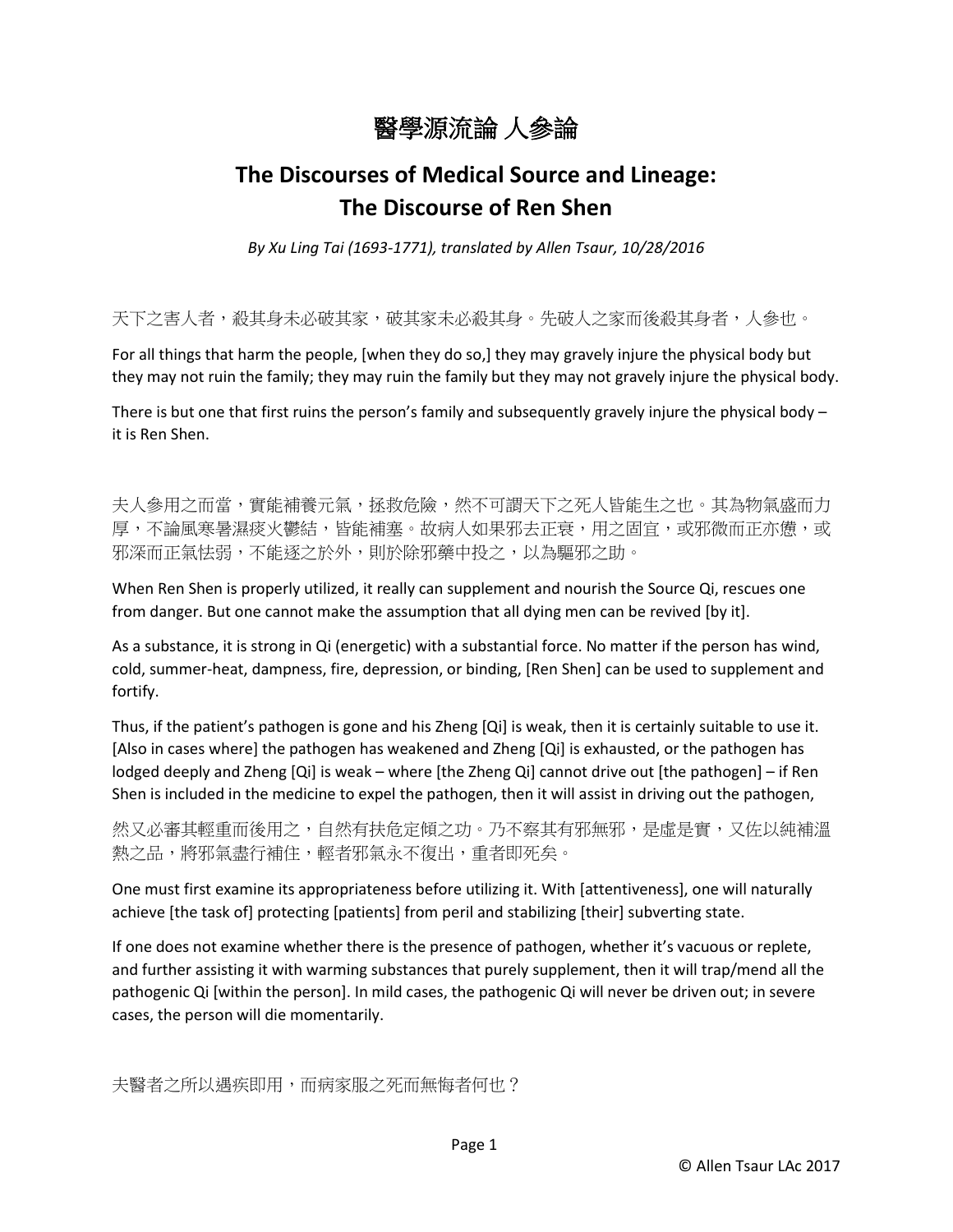So why is this the case that physicians always utilize [Ren Shen] whenever there is an illness, and patients having no regret dying upon their consumption of this substance?

蓋愚人之心,皆以價貴為良藥,價賤為劣藥,而常人之情,無不好補而惡攻。故服參而死,即使 明知其誤,然以為服人參而死,則醫者之力已竭,而人子之心已盡,此命數使然,可以無恨矣。 若服攻削之藥而死,即使用死,即使用藥不誤,病實難治,而醫者之罪已不可勝誅矣。

This is due to people's foolish mind, which believes that expensive medicinals must be good and cheap medicinals must be inferior. From the sentiment of the ordinary people, without exception, they favor supplementing and disfavor attacking (purging).

So when [a person] dies after consuming Ren Shen, even though it is clearly a mistake, people believe that when dying after the consumption of Ren Shen – it means that the physician has done all he could for the patient, and the patient's children have done all they could. This fatality is due to fate, thus there will be no regret.

But in the case when a person dies from taking a purgative, even though there is no mistake and it is the case of an incurable disease, the crime of the physician cannot even be erased by punishments.

故人參者,乃醫家邀功避罪之聖藥也。病家如此,醫家如此,而害人無窮矣。

Thus, Ren Shen is the miraculous herb that enables physicians to take credits and avoid blames. The patients [behave] as such, [and] the physicians [behave] as such – this harms the people without end.

更有駭者,或以用人參為西方人參為有力量。又因其貴重,深信以為必能挽回造化,故 毅然用之。孰知人參一用,凡病之有邪者即死。其不死者,亦終身不得愈乎。

In an even more horrifying case, some utilize Ren Shen as chief<sup>1</sup>, some believe Ren Shen has certain force; further due to its high value, they sincerely believe that it must be able to bring [a person] back against nature. Thus, they use [Ren Shen] resolutely.

Little did they know, when Ren Shen is used in the presence of pathogenic [Qi], the person will die. [Even if] the person does not perish, he will never be cured for his entire life.

## 其破家之故何也?

Why is it that the person's family is ruined?

蓋向日之人參,不過一二換,多者三四換,今則其價十倍,其所服又非一錢二錢而止。小康之 家,服二三兩而家已蕩然矣。夫人情于死生之際,何求不得,寧恤破家乎!

In the past, [the cost of] Ren Shen was only one or two *Huan*<sup>2</sup> for [each piece]; even the expensive ones [costed] only three or four *Huan*. Today, the price is more than ten times. In addition, people do not stop consuming it after one or two *Qian*<sup>3</sup>. Even for a well-off family, after consuming 2-3 *Liang*<sup>4</sup> [of Ren

 $\overline{a}$ 

 $1$  Or "as decoration." It literally means "the official hat."

 $2$  I do not know how much it is, or what type of currency unit it is.

 $3$  1 Qian = 3.69 grams

 $4$  1 Liang = 36.9 grams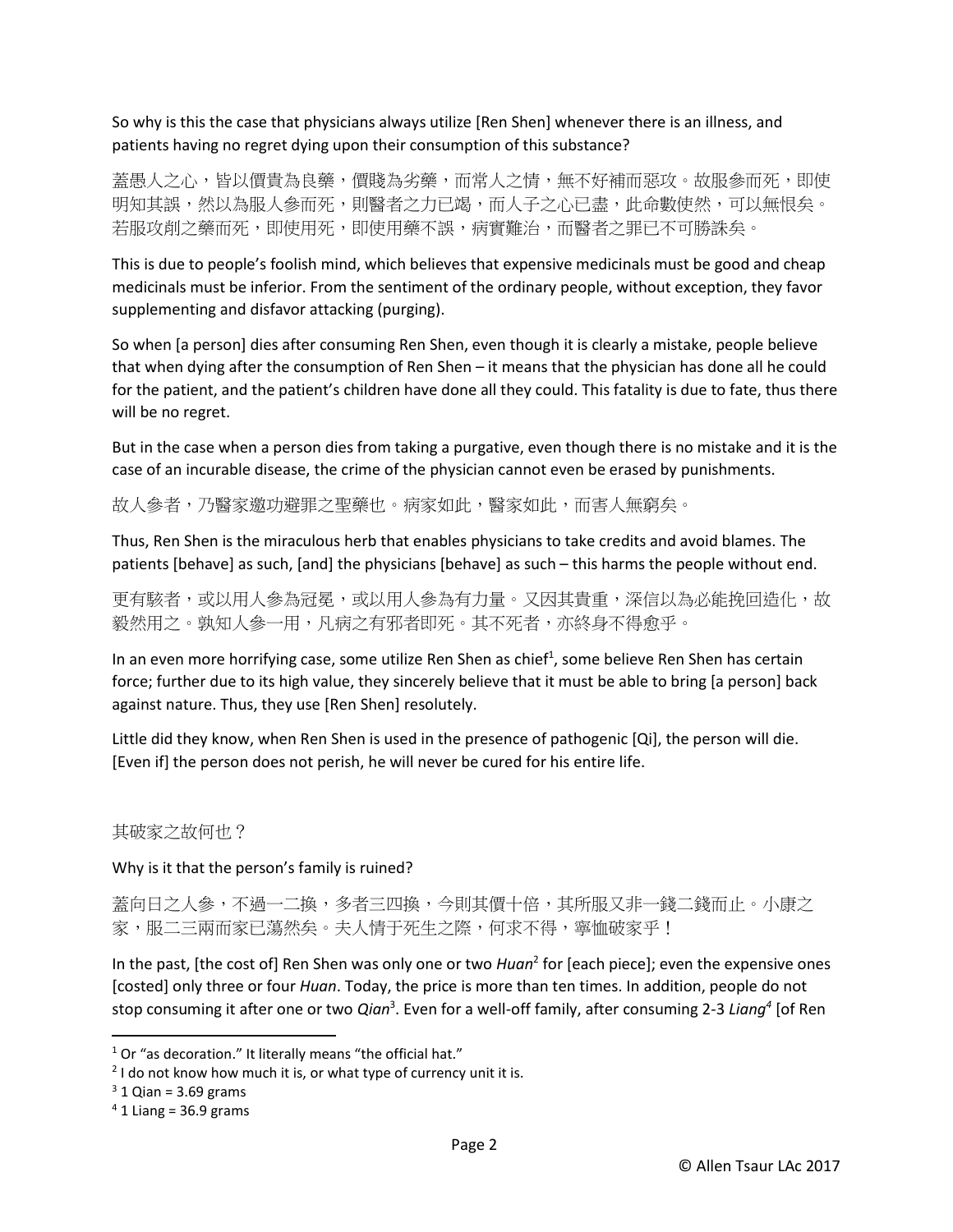Shen], the family is all but destroyed. During a life-and-death situation, people will do all they can to do something, even to the degree of ruining the family.

醫者全不一念,輕將人參立方,用而不遵,在父為不慈,在子為不孝,在夫婦昆弟為忍心害理。 并有親戚雙友,責罰痛罵,即使明知無益,姑以此塞責。

又有孝子慈父,倖其或生,竭力以謀之。遂使貧窶之家,病或稍愈,一家終身凍餒。若仍不救, 棺殮俱無,賣妻鬻子,全家覆敗。

When a physician is without a pure intention, he may carelessly crafts a formula with Ren Shen.

If [the patient] does not follow [the directives]; for the [patient's] father, he is without fatherly kindness; for the [patient's] son, he is without filial piety; for [the patient's] spouse or sibling(s), how could they tolerate harms being done [to the patient]? For his relatives and friends in both genders, they will blame, punish, and shout at [the patient]. Even if they know [the therapy] is futile, they will still shift the blame [to the patient not following the directive].

For the filial pious sons or compassionate fathers, just for the blind chance of survival, they will exhaust their effort to get it. So they fall into poverty. Even if the illness improves slightly, the entire family is to suffer cold and hunger all their lives. At this degree, if [the patient] still cannot be saved, then they are not even [able to afford] coffins. Wives and children are sold [into servitude]. The entire family has collapsed and failed.

## 醫者誤治,殺人可恕,而逞己之意,日日害人破家,其惡甚干盜賊,可不慎哉!

When a physician mistakenly provides an adverse treatment and causes fatality, it can be forgiven; however, [a physician] with his egotistic/stubborn intentions, who harms people and ruins families every day, his evil is worse than that of thieves and bandits. Must not one be cautious?

吾願天下之人,斷不可以人參為起死回生之藥,而必服之。

醫者必審其病,實係純虛,非參不治,服必萬全,然後用之。又必量其家業尚可以支持,不至用 参之後,死生無靠。然後節省用之,一以惜物力,一以全人之命,一以保人之家。如此存心,自 然天降之福。

若如近日之醫,殺命破家于人不知之地,恐天之降禍,亦在人不知之地也,可不慎哉。

I wish that everyone in the world can stop their belief that Ren Shen must be consumed because it is a medicinal that can revive one from death.

Physicians must examine the disease. It is only if the [the disease] is a purely vacuous [pattern], that it cannot be treated without Ren Shen, that if there is no risk after consumption, then he will use it.

Then he must consider if the wealth of the family can support [the treatment]. So that after the consumption of Ren Shen, [the patient] will not fall to a state of insecurity in his livelihood.